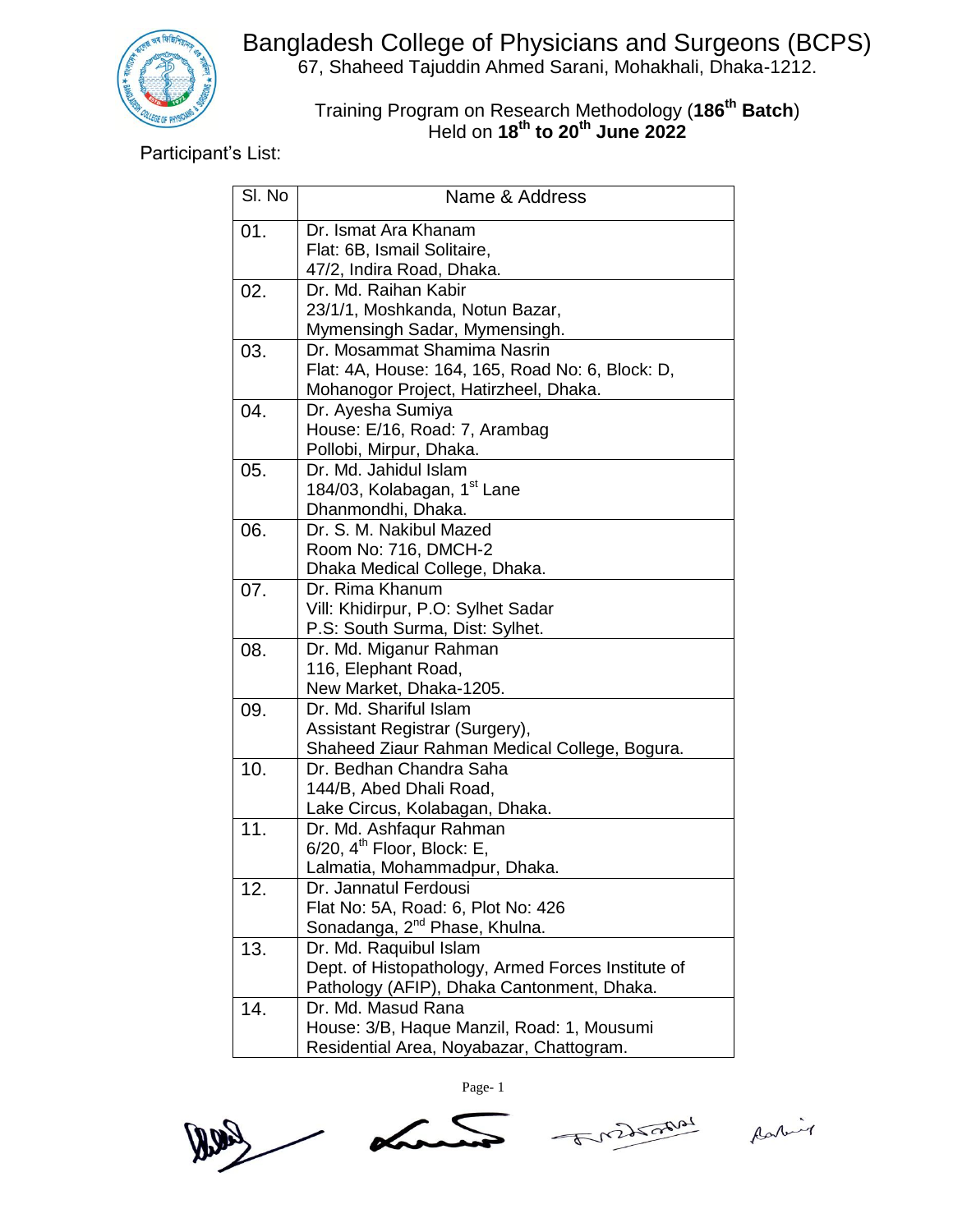| SI. No | Name & Address                                        |
|--------|-------------------------------------------------------|
| 15.    | Dr. Md. Sahriar Mahfuz                                |
|        | 144/4, Jonaki Road, Flat No: B4,                      |
|        | Paikpara, Mirpur-1, Dhaka.                            |
| 16.    | Dr. Md. Shamimuzzaman                                 |
|        | 566/9, Rajanigandha Officers Quarter,                 |
|        | Dhaka Cantonment, Dhaka.                              |
| 17.    | Dr. Md. Nurunnobi                                     |
|        | 84, Elephant Road,                                    |
|        | Dhaka-1205.                                           |
| 18.    | Dr. Kachi Barai                                       |
|        | Dept. of Obst. & Gynae, Sher-E-Bangla Medical         |
|        | College Hospital, Barishal.                           |
| 19.    | Dr. Shaikh Ibne Anwar                                 |
|        | Atua Bablatola                                        |
|        | Pabna Sadar, Pabna-6600.                              |
| 20.    | Dr. S.M. Yeasir Arefin Ovi                            |
|        | Vill: Bara Kayes, P.O: Pubail,                        |
|        | Gazipur Sadar, Gazipur.                               |
| 21.    | Dr. Mahmud Alam Shikder                               |
|        | Vill: Baroigram, P.O: Khalomukh Bazar,                |
|        | P.S: Moglabazar, Dist: Sylhet.                        |
| 22.    | Dr. Shrabanti Bhowmick                                |
|        | <b>BIRDEM General Hospital</b>                        |
|        | Shahbag, Dhaka.                                       |
| 23.    | Dr. Pradiptha Saha                                    |
|        | A-127, Dakhinpara,<br>Savar, Dhaka.                   |
| 24.    | Dr. Md. Mehedee Hasan                                 |
|        | 37/5, Choto Boyra (Hasan Bag)                         |
|        | Sonadanga, Khulna.                                    |
| 25.    | Dr. Md. Masum Billah                                  |
|        | 409, Intern Hostel, SSMC & MH                         |
|        | Mitford, Dhaka.                                       |
| 26.    | Dr. Anik Ehsan                                        |
|        | 138, 139, Sheltech Rahman Villa,                      |
|        | Apartment: 13B, Shantinagar, Dhaka.                   |
| 27.    | Dr. Anika Sadaf Khan                                  |
|        | 36/1, 36/2, Bashundhara Goli,                         |
|        | Assurance Rainforest, Apt: D-1, Elephant Road, Dhaka. |
| 28.    | Dr. Sheikh Mehidi Hasan                               |
|        | 3B, 6/1, Rajoni Bose Lane                             |
|        | Mitford, Dhaka.                                       |
| 29.    | Dr. Zahin Shahriar                                    |
|        | 406, Bagbari (North)                                  |
|        | Sylhet.                                               |
| 30.    | Dr. Noshin Naila                                      |
|        | 74/1, Central Road,                                   |
|        | Dhanmondhi, Dhaka.                                    |

 $\sim$ Lagg



Raking